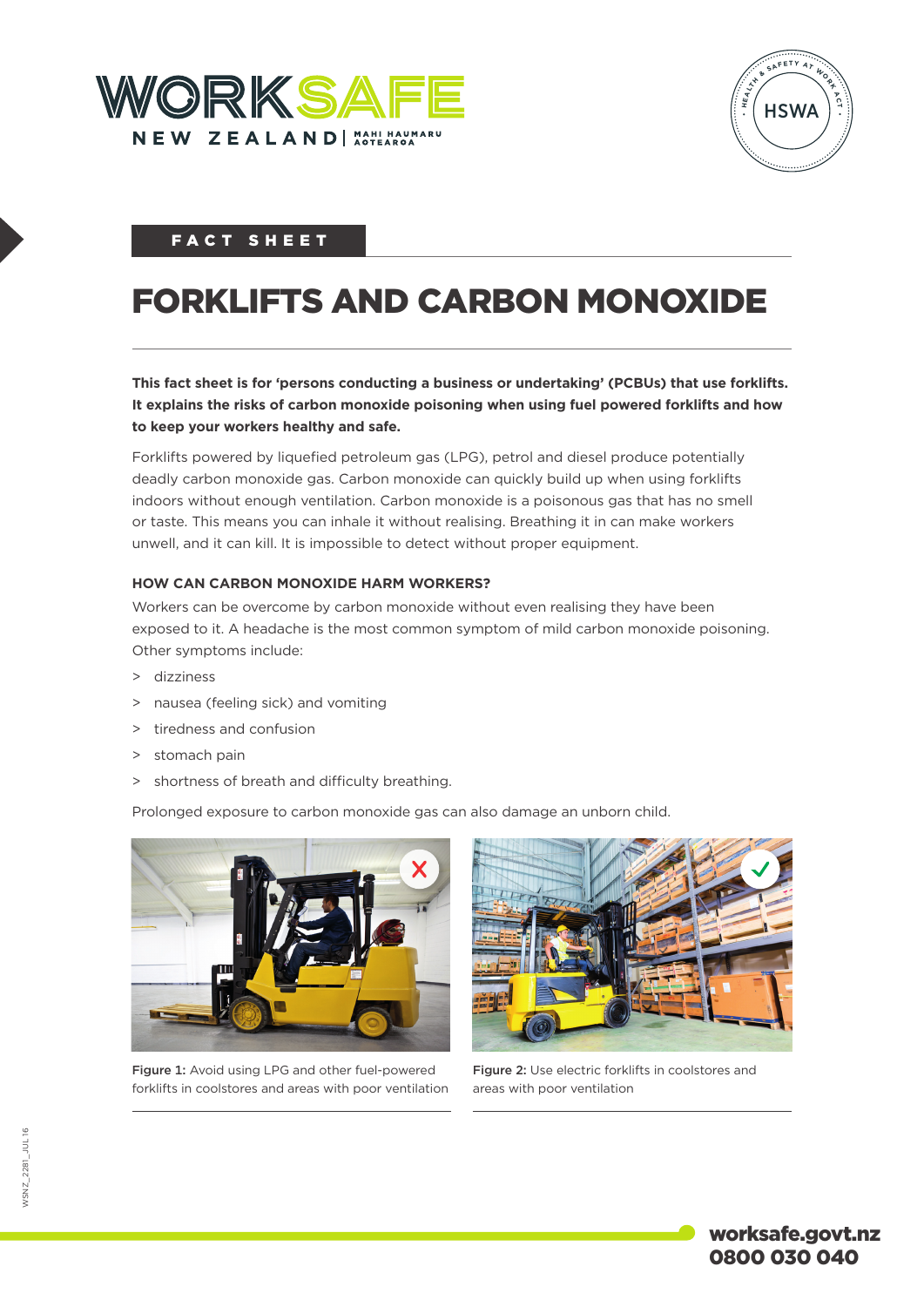#### **HOW TO KEEP WORKERS SAFE**

PCBUs have a duty to eliminate risks to health and safety, so far as is reasonably practicable. Therefore eliminating the source of carbon monoxide from the workplace by using electricpowered forklifts instead of fuel-powered forklifts should be the first option you consider.

Use carts, trolleys, palletizers or similar equipment in rooms or buildings that are small, or have poor ventilation.

If you have to use a fuel-powered forklift:

- > Develop a policy on the use of forklifts and management of the risks.
- > Install carbon monoxide alarms on forklifts or in buildings, and have the alarms regularly calibrated.
- > Restrict forklift use in poorly ventilated or confined areas. Turn them off when not in use.
- > Tune regularly, and test for carbon monoxide emissions. An out-of-tune forklift will overload the catalytic converter. Keeping diesel forklifts well-maintained will also reduce the diesel exhaust emissions which can cause cancer.
- > Ensure workers know how to report any problems or notifiable exhaust fumes.
- > Inform workers of the risk of carbon monoxide poisoning.

#### **MONITORING THE WORK ENVIRONMENT**

PCBUs have a duty to monitor the health of workers and the conditions at the workplace to ensure that workers are not injured or made ill by their work. When work activities may expose workers to carbon monoxide WorkSafe recommends that the PCBU considers carrying out exposure monitoring to determine the concentration of carbon monoxide in the workplace. Exposure monitoring should be carried out by occupational hygienists or other suitably trained personnel. They will compare the levels of carbon monoxide present in your workplace with the workplace exposures standard (WES) and can advise you whether you need to do more to manage the risk.

Exposure monitoring should be undertaken regularly to check the effectiveness of controls. If the controls are not working seek advice on improving controls from an occupational health specialist.

#### WORKPLACE EXPOSURE STANDARDS

Exposure to carbon monoxide should be controlled and the following WES should not be exceeded.

| <b>EXPOSURE PERIOD</b> | <b>WES</b> | <b>MEASUREMENT</b>            |
|------------------------|------------|-------------------------------|
| 8 hours                | 25ppm      | Average exposure over 8 hours |
| 1 hour                 | 50ppm      | Average exposure over 1 hour  |
| 30 minutes             | 100ppm     | Average exposure over 30 min  |
| 15 minutes             | 200ppm     | Average exposure over 15 min  |
| Ceiling (instant)      | 400ppm     | Ceiling (instant) reading     |